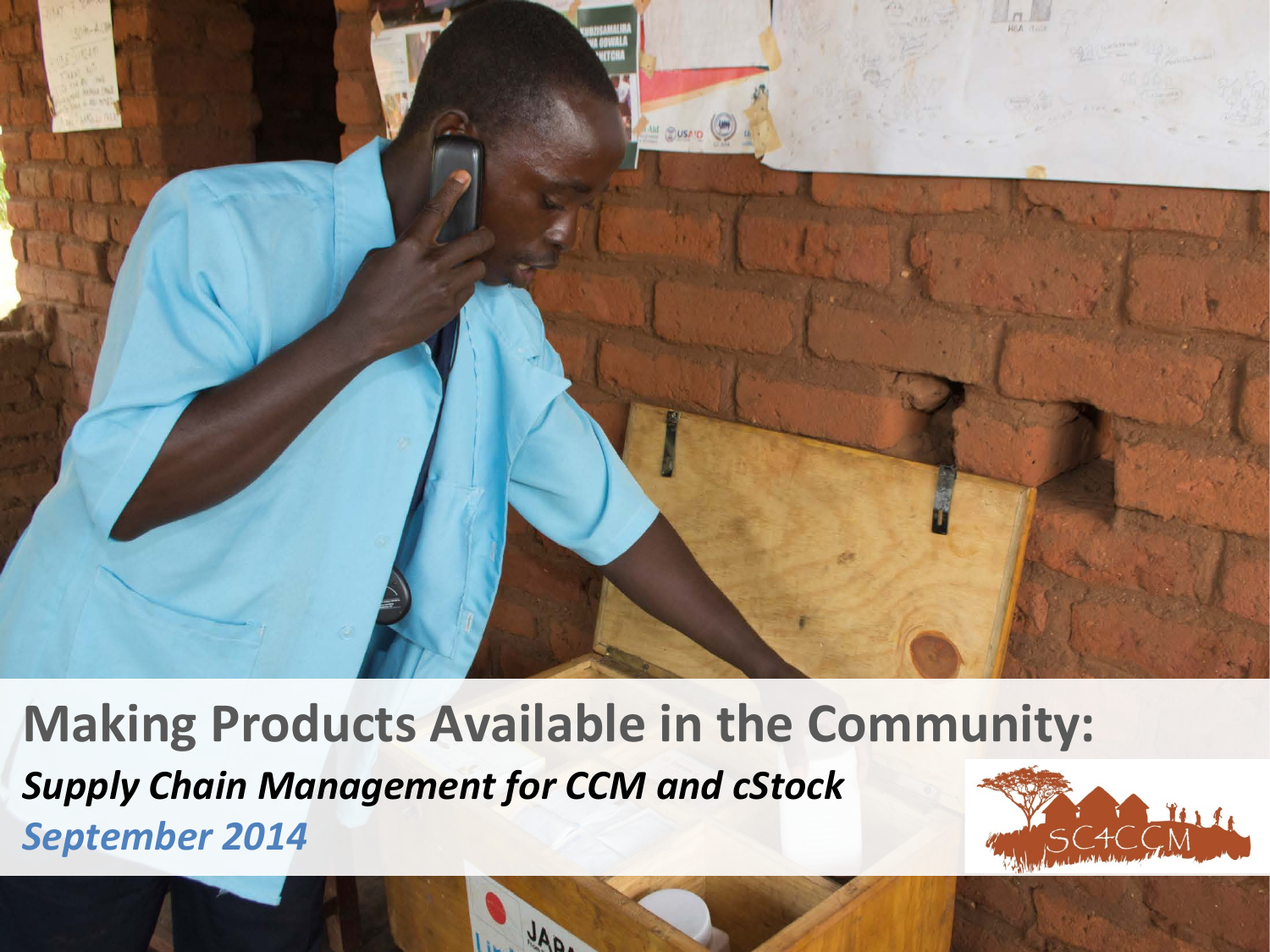### **The Importance of Supply Chain Management for CCM**



While thousands of trained, committed CHWs strive to ensure that sick children can get the treatment they need close to home, **often the supply chains cannot consistently deliver these low-cost medicines to the community level.**





Community Health Supply Chains are uniquely challenged by the **remote location** of the CHWs, the **literacy levels** of the CHWs, the **lack of infrastructure**  and because CHWs are at the **end of the supply chain**: when shortages of essential medicines exist, CHWs often miss out on supplies

### **Investing in proven strategies to improve community health supply chains is critical for achieving better child health outcomes.**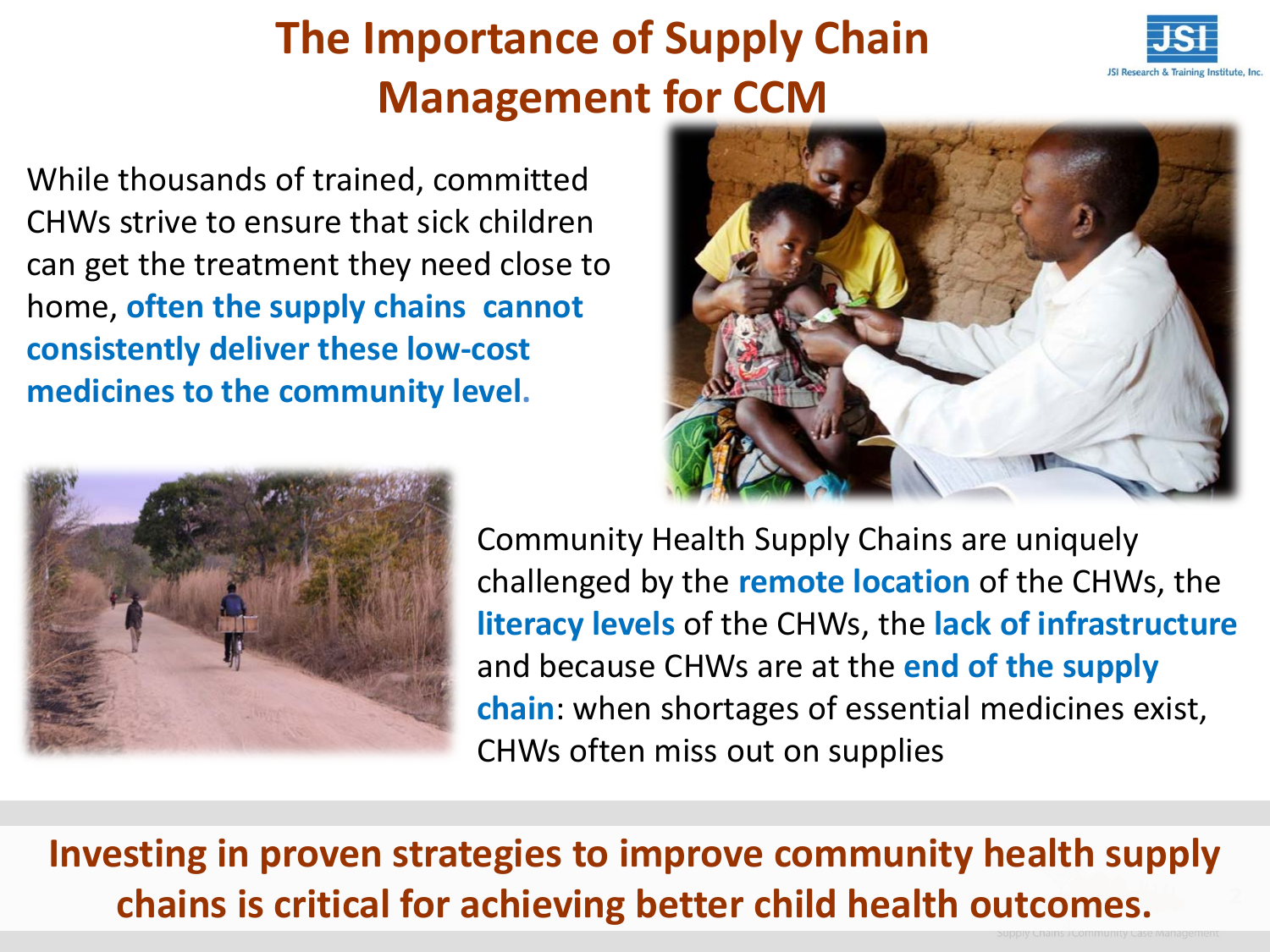**SC4CCM have found that the following three areas need to work well together to improve overall performance of the supply chain**



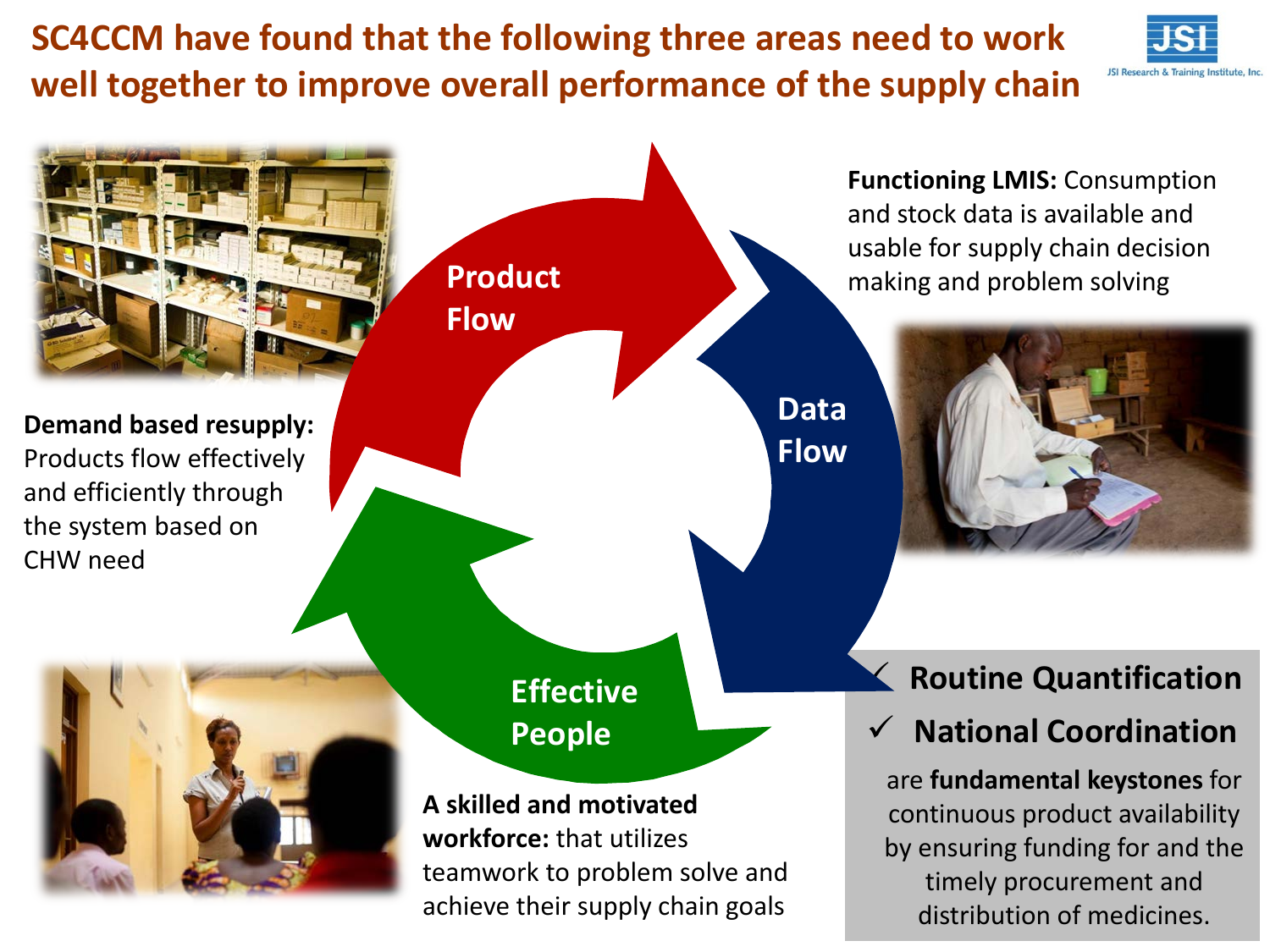### **In Malawi baseline results showed that all three elements needed to be addressed**

**Product** Flow **Data Flow Effective People** 

**27% of HSAs had the 4 key iCCM products on day of visit (cotrimoxazole, ORS, ACTs 1x6 and ACTs 2x6)** 

- Product Flow: supply was not consistently based on demand
	- 56% of HC staff determined resupply quantities using a standard formula, 10% used the same quantity as last month, 5% used knowledge from past experience, 5% used another method, and 23% did not know.
- Data Flow: logistics data from HSAs was not available or used
	- 43% HSAs submitting reports that contain logistics data to HC
	- 14% of HCs reported passing that information to higher levels
- Effective People: supervision and support for supply chain tasks was limited
	- 50% reported supervision on SC tasks
	- When asked about job satisfaction, about 20% of HSAs who manage products ranked a '2' or '3' out of '5'



**4**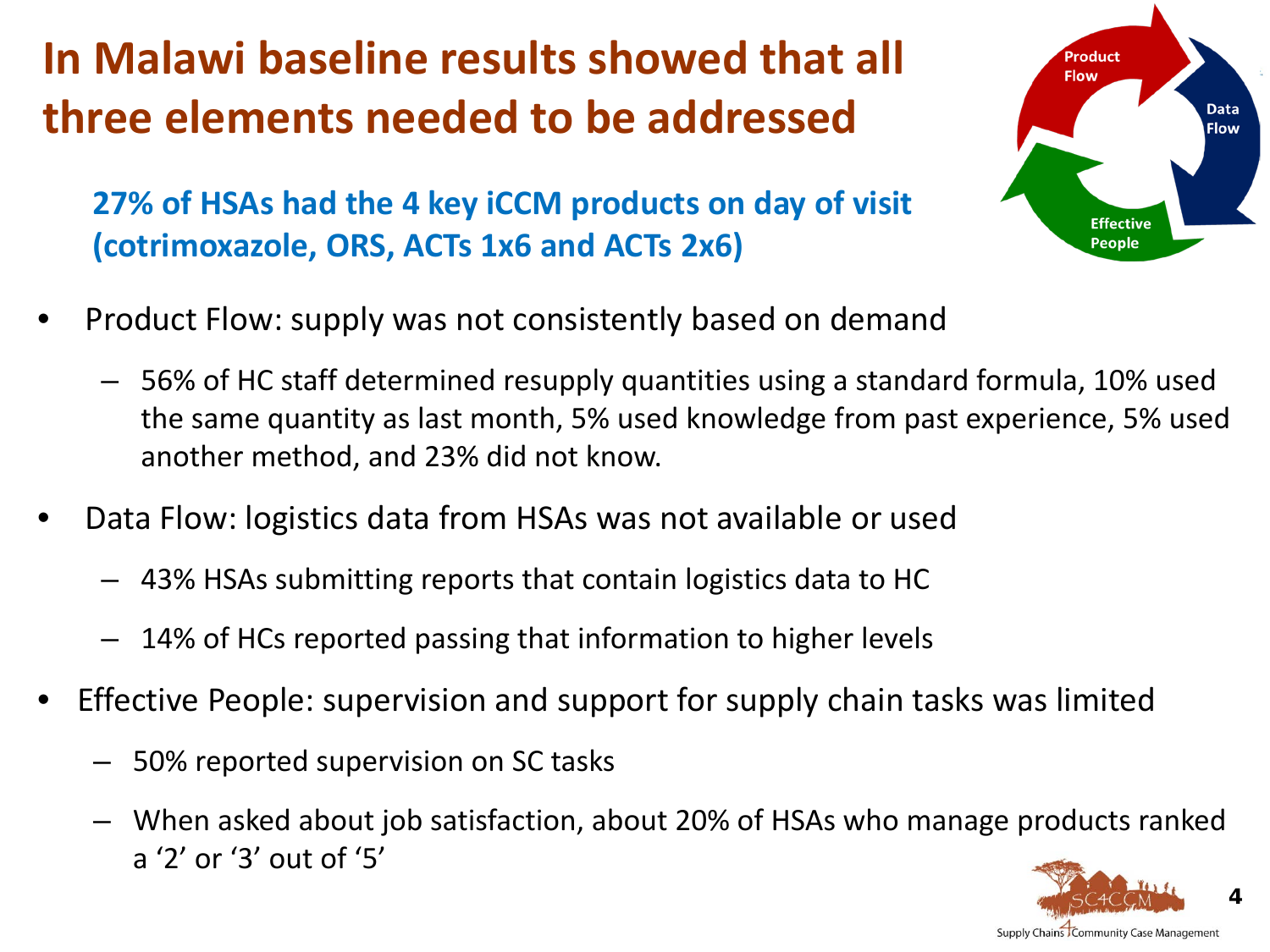### **The Enhanced Management Approach was implemented in Malawi to address all three elements**



address effective people

challenges



**mHealth system** called **cStock** was designed, developed and deployed to improve data flow and product flow



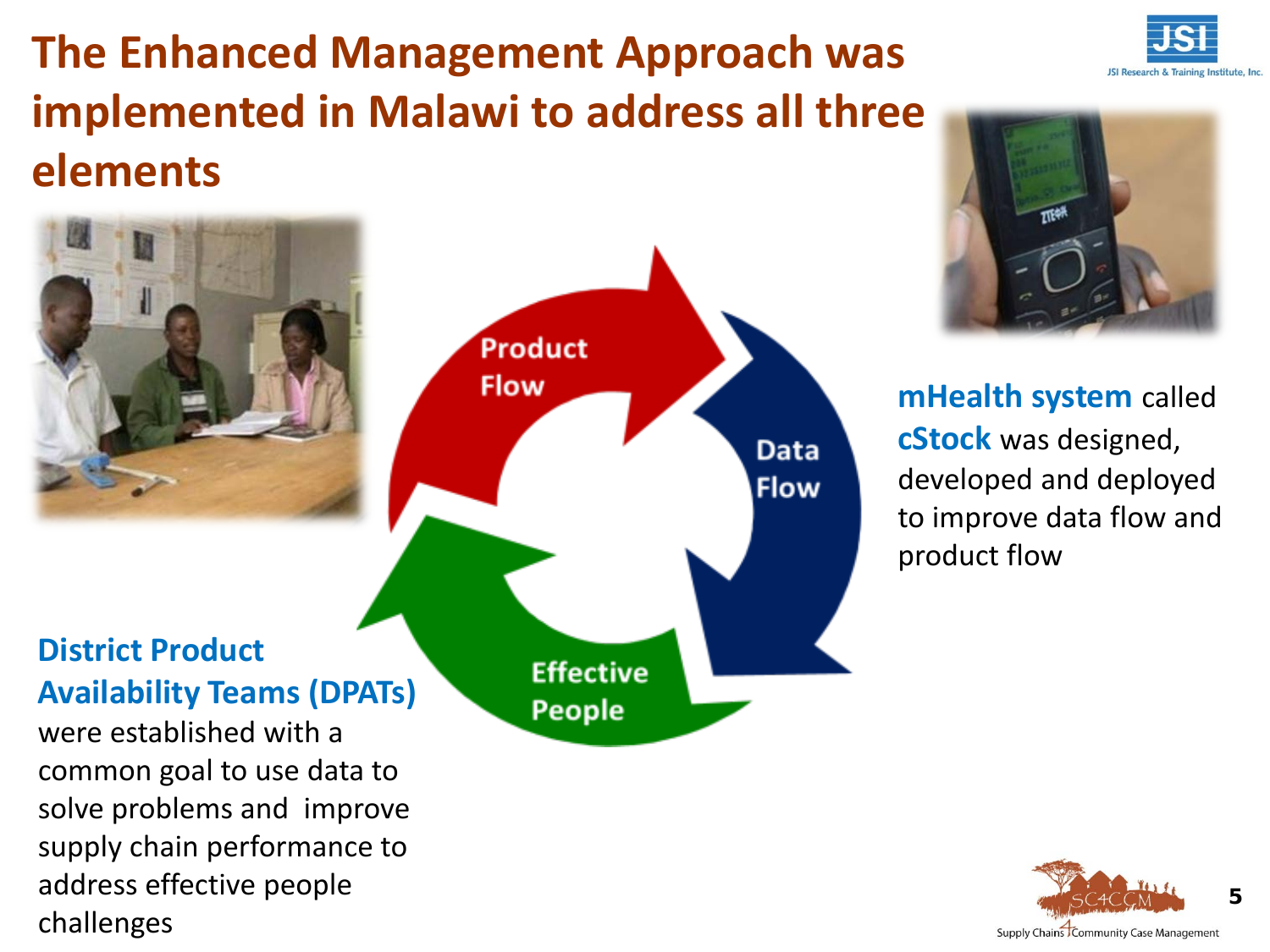## **cStock: Product and Data Flow**



**cStock**, a mHealth supply chain management tool, addresses data visibility challenges and streamlines the process of resupply.



#### **cStock Highlights**

- HSAs text **stock on hand data** to cStock at the end of the month, replacing manual resupply forms
- The cStock database automatically **calculates the resupply quantity based on individual consumption** and sends **via SMS** to the HC Pharmacy who then prepack the order
- HC sends text message to HSAs via cStock when their **order is ready** for pick-up, preventing unnecessary trips to the HC
- HSAs text cStock **receipt** confirmations, ensuring accurate record keeping
- District and Central levels **monitor resupply and stock levels** through SMS alerts and a performance dashboard, enabling proactive action when needed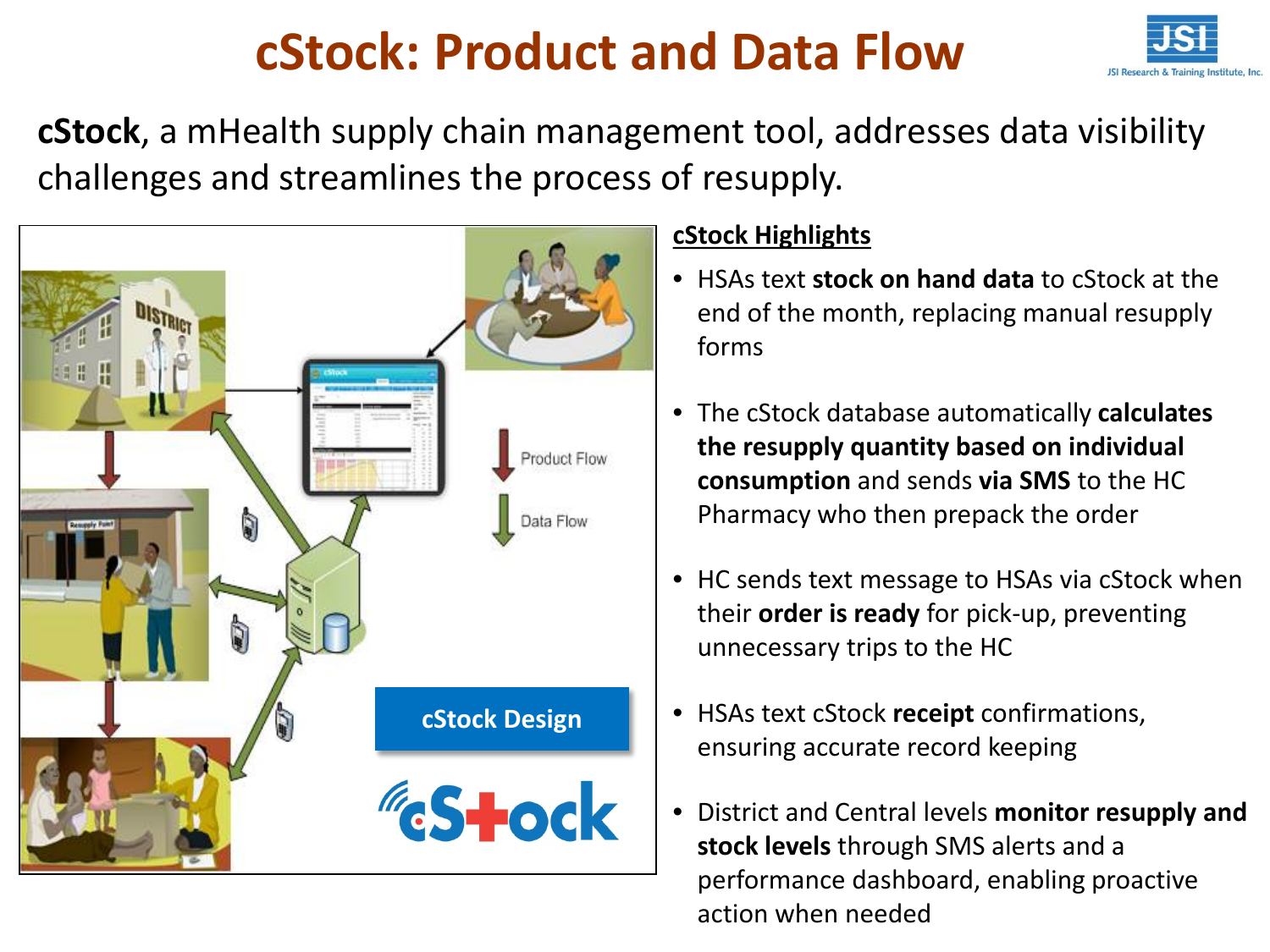### **DPATs: Effective People**



### **District Product Availability Teams (DPATs)** encourage teamwork and motivation between the levels to use data and coordination to improve supply chain performance and address product availability challenges.

#### **Enhanced Management (EM)**

#### **Performance Plan**

- Supply chain **performance** indicators and targets
- District and HC staff use cStock data and resupply worksheets to track performance
- Formal **recognition** system to drive SC performance
- Management diaries used to track issues and actions taken

#### **DPAT / HPAT Meetings**

- Quarterly District Meetings with District pharmacy technicians, coordinators and HSA supervisors
- Monthly HC Meetings with HSA supervisors , Drug Store in Charge, **HSAs**
- Topics discussed include
	- Performance plans & recognition
	- Reporting timeliness and completeness
	- Stock management , expiries & overstocks, and product availability

#### **cStock Data**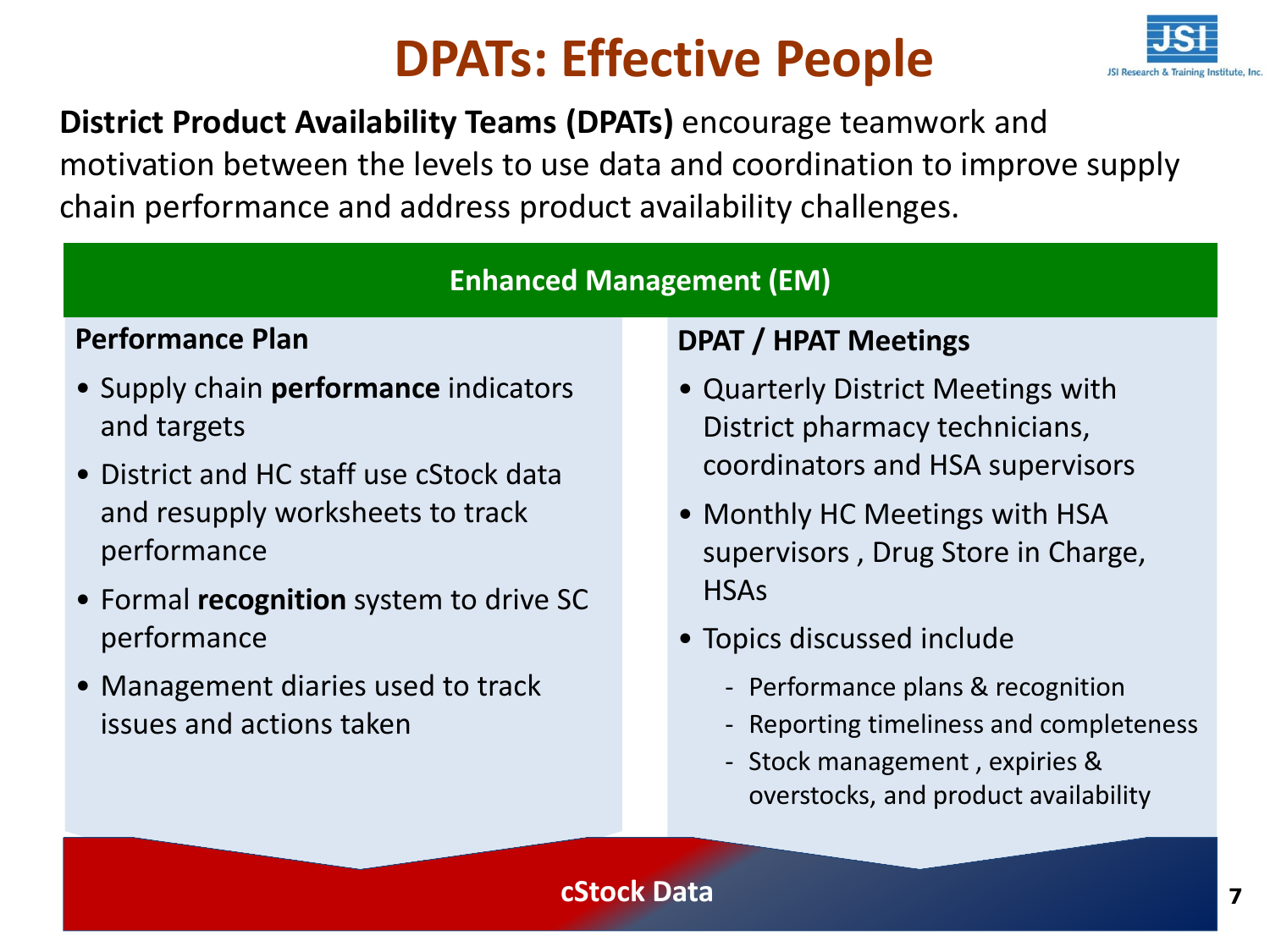# **Evaluation of Pilot (6 districts) 2013**



By targeting **product flow, data flow and effective people** for the community health supply chain, Malawi saw quantifiable improvements across the board. cStock and DPATs are now in **28 of the 29 districts** (last one to be trained in Oct) in Malawi.

#### **cStock Results**

### **Reporting rates consistently above 80%**

- **94%** of HSAs use cStock for requesting products
- **91%** of Drug Store in Charges use cStock to determine by how much to resupply HSAs
- **56%** of HSA supervisors use cStock data for performance monitoring
- All district coordinators use cStock for planning and coordination

#### **DPAT Results**

- **84%** of HSA supervisors report DPAT meetings were held
- **96%** of HSA supervisors report conducting a HPAT meeting
- **100%** of District & HSA Supervisors reported finding product availability teams useful

**FGDs: "these meetings have enhanced our relationship with the in-charge," (HSA)**

#### **Districts with cStock plus DPATs performed better than districts with cStock only**

- Reporting rates in EM group were **10% higher** than other districts: >90% compared to >80%
- Completeness of reporting in EM groups was on average **13%** higher
- HCs in EM group took on average **7.6 days** to respond after a request compared to 13.5 days.

#### **Product Availability Results**

\*cotrimoxazole, LA 1x6, LA 2x6, ORS

S **62% of HSAs** had the 4 tracer drugs\* in stock day of visit (compared to 27% BL) HSAs in EM districts using cStock had **14% fewer stock outs or low stocks** than non-intervention districts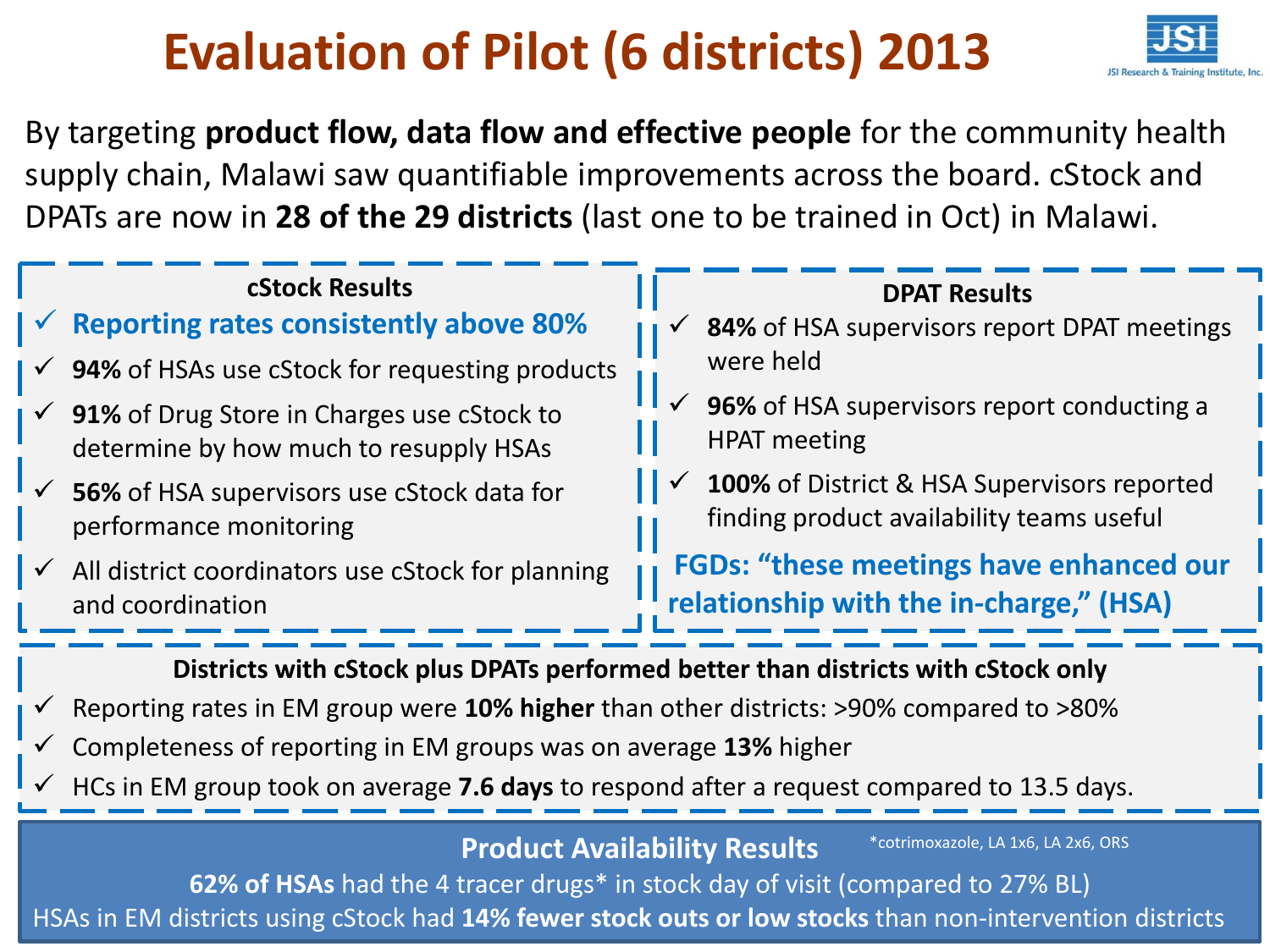# **Key Findings…**

Community Health Supply Chain **Works Best When**:

- CHW resupply is based on demand using consumption data
- Data is available throughout the supply chain and consistently used for decision making
- Formalized structures exist to facilitate teamwork and motivate staff across all levels of the supply chain
- Tools and training are created and utilized to drive group problem solving
- Leadership exists that is committed to product availability at CHW level
- Overall supply chain system is functional and provides products at adequate levels



**You achieve the greatest benefit from your supply chain when all these factors are in place and working together.**